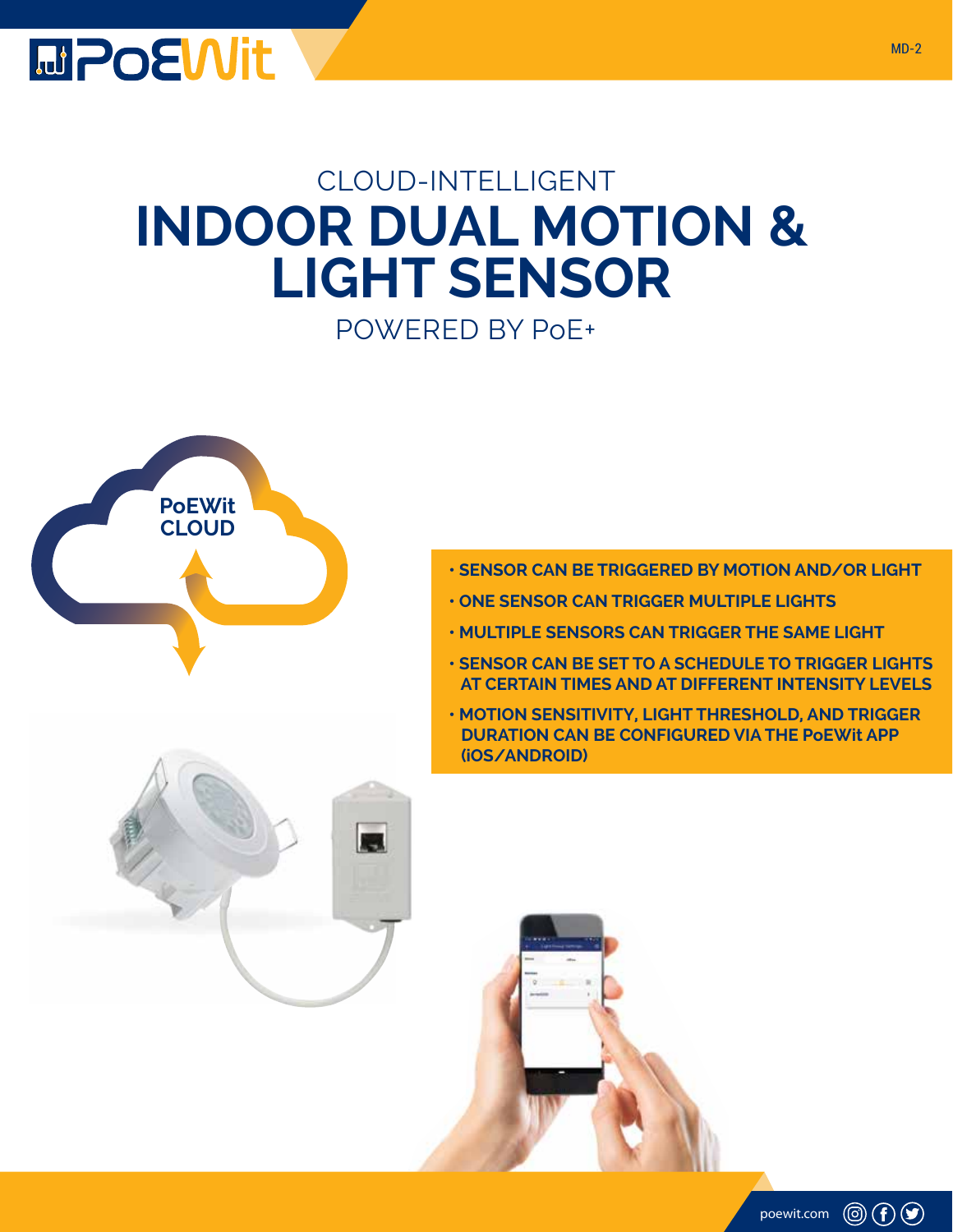

The MD-2 can be placed in any room to automatically turn on lights when motion is detected. All motion and light detected will pass to the cloud, where the user can select which light(s) will turn on and for what duration. Unlike other motion and light sensors, the MD-2 can be set to a schedule to turn on lights at predefined intensity levels during specific timeframes. For example, it can be set to turn on bathroom lights at 100% intensity when motion is detected during the day and at a lower luminosity when motion is detected at night to create a night-light effect. The MD-2 can also be set to ignore motion during specific timeframes. Settings are schedules can be managed with ease via the PoEWit app.

## **Key Features**

- Simple cloud configuration via the PoEWit app (iOS/Android)
- Programmable lux, timer, and sensitivity settings
- Sensor can be set to a schedule to turn on lights at certain times and at different intensity levels
- Sensor can be set to ignore motion during specific timeframes
- Users control whether sensor is triggered by motion and light or solely by light conditions
- PoE-powered to increase safety / no need for high-voltage power
- Wall-recessed design for a discreet aesthetic

## MD-2: 75mm x 56.7mm | 2.95" x 2.23"